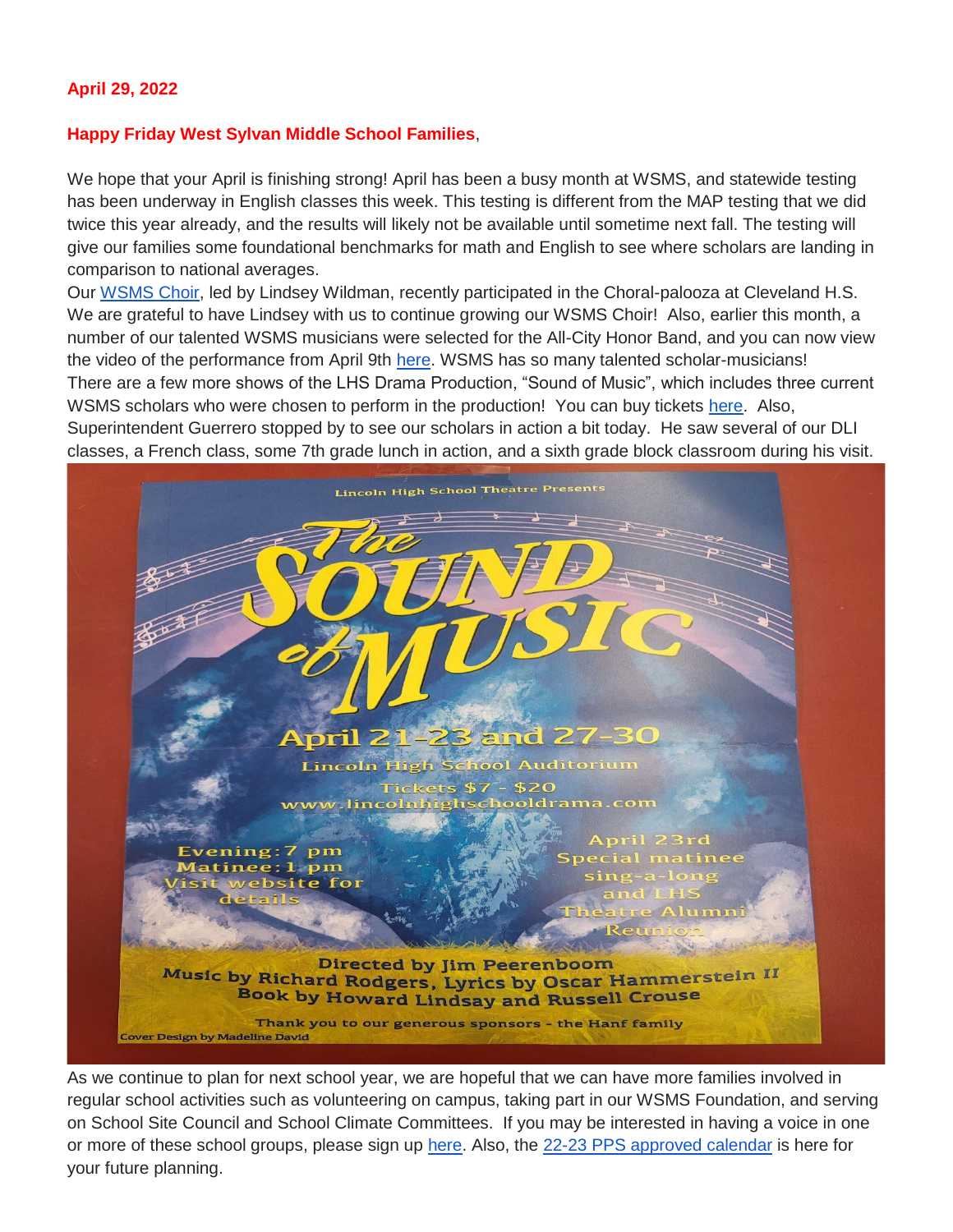### **For 8th Grade Families:**

- **8th Grade Oaks Park Trip** (rides) on Wednesday, June 8th, chaperoned by educators and administrators. Scholars who choose to attend will bus to Oaks Park from campus and return by dismissal. Scholars will need to be in good standing (no suspensions, referrals to administrators, patterns of unexcused absences, etc.) to attend. This is a fun privilege, not an automatic right.
- **8th Grade Promotion** is at Lincoln High School on Thursday, June 9th at 6 p.m. so that you can start planning ahead. Each scholar will have *four* guest tickets for family members. More information will be shared as we get closer to the date.
- **[WSMS Foundation Oaks Park Event for 8th graders](https://www.westsylvanfoundation.com/parties/8th-grade-graduation-dance-party)**[:](https://www.westsylvanfoundation.com/parties/8th-grade-graduation-dance-party) This will be an optional evening event for our 8th graders hosted by our WSMS Foundation at Oaks Park on Friday, June 10th. Families will have to self-transport for this event, as it is a Foundation-sponsored event. More information is on the link above for those who want to participate.

# **For 7th Grade Families:**

● **[Neon Nights Glow Party](https://www.westsylvanfoundation.com/parties/7thgradeglowparty) sponsored by WSMS Foundation:** Friday, June 3rd in WSMS Gym from 6:30-8:30 p.m. Sign up, and pay in advance to attend.

# **For 6th Grade Families:**

- **Outdoor School** permission packets went home through science classes. Outdoor school will be on **May 16th and May 17th, off-site.** There will be two day trips to off-site locations for a modified outdoor school experience. The day trips will have school bus transportation, leaving WSMS at 9:30 a.m. and returning to WSMS around 6:30 p.m. both evenings. Both lunch and dinner will be served both days. We'll send sack lunches with scholars for lunch, and ODS will provide dinner.
- **[6th grade skate party hosted by WSMS Foundation!](https://drive.google.com/file/d/1HX8ZSQKzyqWvLRfXLGu2Y1wta5BjPMTa/view?usp=sharing)** Wed, June 8th, 7-9 at Oaks Park

# **For Families with 5th Graders Coming to WSMS in 2022-23:**

We will host two in-person informational sessions at WSMS on Monday, May 9th and Monday, May 23rd from 4:30-6 p.m. These will be opportunities to hear from school administrators, get an overview of WSMS classes, programs and supports and see the campus. If you are interested in attending in-person, please sign-up [here.](https://forms.gle/ZnyhEwFhjWuacQd6A) We will also share a video of similar information so that anyone who cannot attend these sessions can hear information.

We are also collaborating with our K-5 schools to arrange an in-person visit for 5th graders with their teachers on the morning of May 25th. Principals and 5th grade teams are planning for that fun morning here at WSMS! They will bus to WSMS, participate in some orientation activities with our staff members, tour campus, and get an introduction to middle school. More details on that visit will be shared as we finalize details with our K-5 school teams.

# **West Sylvan TAG (Talented And Gifted) Updates:**

- **TAG Nominations**: All students nominated in the past two years (2020-21 school year and 2021- 22 school year) have been identified or not as TAG. Parents and Guardians of students nominated **last year (2020-21)** should have **already received notification** of this by mail. Parents/Guardians of students nominated **this year (2021-22)** will be **notified soon** by mail; our central TAG department is **currently preparing** these letters.
- **Single-Subject Acceleration (SSA) in Math - April 15-May 15 Application Window**: If you are a seventh grader interested in: 1) accelerating in from 7th Grade Common Core Math into Compacted Math Year 2 for 8th grade, or 2) accelerating from Compacted Math Year 1 into Geometry for 8th grade, **contact your current math teacher**: they will first confirm whether or not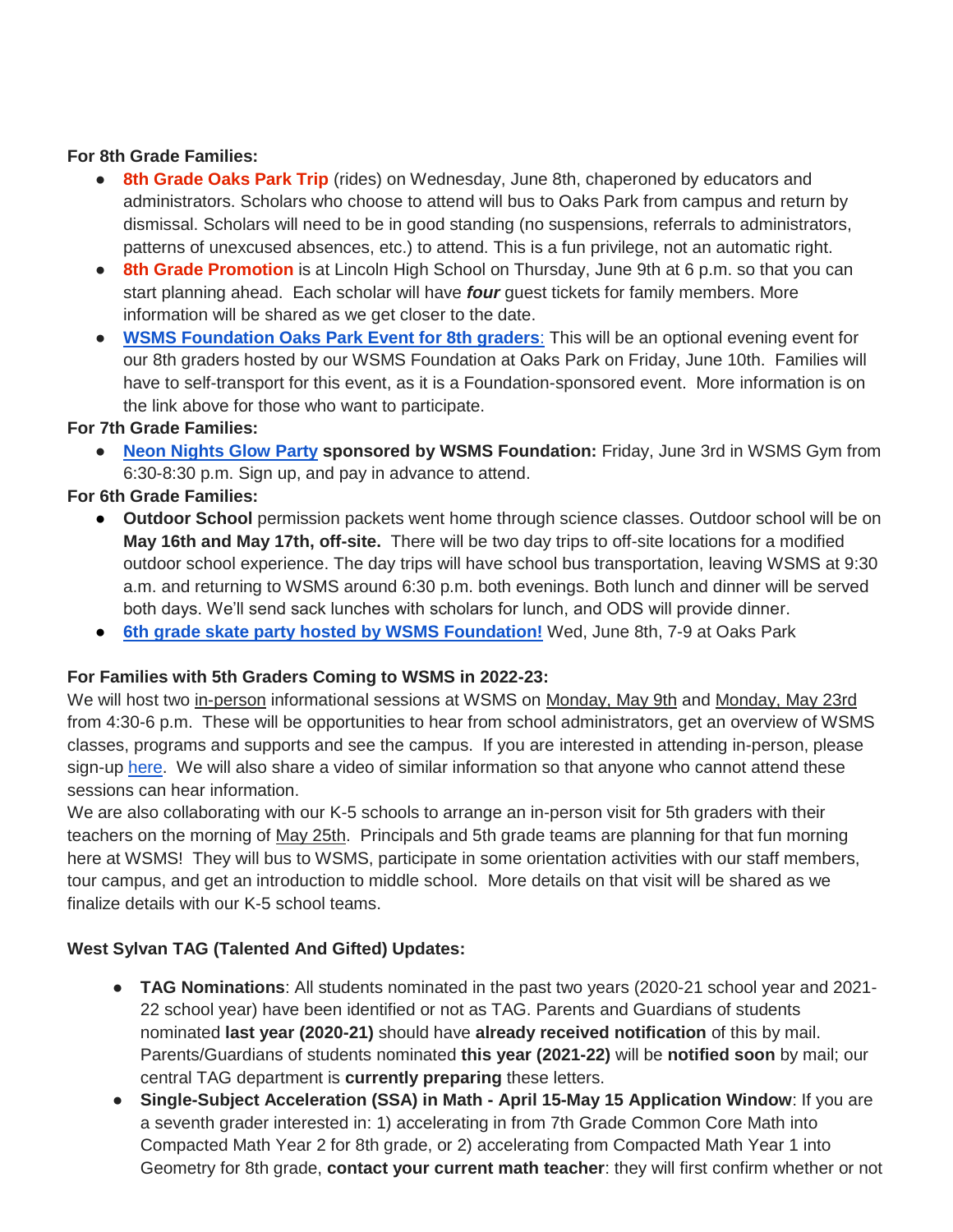your MAP math assessment data **falls in the range for eligibility**. If SSA *is* recommended, families will meet **virtually** to fill out the SSA application **with** the student's current math teacher. For more information, see the [PPS TAG SSA](https://www.pps.net/Page/2886) page or the [West Sylvan TAG page.](https://sites.google.com/pps.net/west-sylvan-tag/)

# [SSA Parent Guide](https://drive.google.com/file/d/1uyNxlw2MiYVSYrKfgEChsEQjTWw-Fz_V/view?usp=sharing)

# [WGA Parent Guide](https://drive.google.com/file/d/1AT8aGRXhvghzlB3N1zRAvzEdnpgH_EtN/view?usp=sharing)

● **Whole Grade Acceleration (WGA) - Applications open April 15-May 15.** [See information about](https://www.pps.net/Page/2888)  [WGA from PPS TAG here.](https://www.pps.net/Page/2888) Please contact the West Sylvan TAG Coordinator, Laurel Richards, at lrichards@pps.net for **next steps.**

# **Interested in Volunteering?**

Become an approved PPS volunteer by following the information [here.](https://www.pps.net/volunteer) Our library and classrooms are spaces where we can use family volunteers through the end of the school year. Once your application is approved, please contact school administration to see how you can help.

# **Mark your calendar now in preparation:**

**Arab American Heritage Month:** April **Asian Pacific American Heritage Month**: May **Teacher and Administrator Appreciation Week:** May 2nd-6th **6th Grade Outdoor School**: May 16-17th off campus *day* camps, returning at 6:30 p.m. **Spring Band Concert at Lincoln High School:** May 24th (evening event) **5th Grade Visit to WSMS:** May 25th, rising 6th graders are invited to be bused to WSMS for a morning of introduction and welcome to middle school with their teachers **Spring Choir Concert at Lincoln High School:** May 25th (evening event) **No School (Holiday)**: Monday, May 30th **7th Grade WSMS Foundation Sponsored Event:** June 3rd WSMS Gym (6:30-8:30 p.m.) **8th Grade Field Trip to Oaks Park**: Wednesday, June 8th (during school hours) **[6th Grade Oaks Park 80s Skate Party:](https://drive.google.com/file/d/1HX8ZSQKzyqWvLRfXLGu2Y1wta5BjPMTa/view?usp=sharing)** Sponsored by WSMS Foundation on Wednesday, June 8th 7-9 p.m. **8th Grade Promotion:** Thursday, June 9th 6 p.m. at Lincoln HS **Final School Day 21-22**: Friday, June 10th (grades finalized by the next week) **[8th Grade WSMS Foundation Sponsored Oaks Park Party:](https://drive.google.com/file/d/1Xmnh7GZQ4CeU37XYKCGmhbngkxRpoOOp/view?usp=sharing)** June 10th (evening)

**All**: [22-23 PPS approved calendar](https://drive.google.com/file/d/16EfYsTSv4zPCaLpkxQlc5eFqWAvIDBtl/view?usp=sharing) is here for your future planning.

# **Advancement Via Individual Determination (AVID) Classes for 22-23:**

We are looking for applicants to join our AVID elective for the 2022-23 school year. Why is an AVID experience a good thing? AVID scholars have a history of proven excellence with 94% meeting all 4-year university requirements, 90% accepted directly to 4-year universities out of high school, 84% persist in the second year of university. If you are interested in having your scholar join AVID, *and* your scholar is also interested in joining AVID, please complete this interest [form.](https://docs.google.com/forms/d/e/1FAIpQLSdpPNrTbbG1YoO1o0bwfKFg3SDu-UarWp5LE59aNPm0xsaCQg/viewform?usp=sf_link)

# **MYP News:**

WSMS completed our consultancy visit last week. We are excited to be gaining momentum again in our professional development goals toward eventually being an authorized IB Middle Years Programme. [Please](https://docs.google.com/presentation/d/17SY-I5PfW5t18hZZ0ELhA85-iVSoBrj6_zKBGUaFTP8/edit?usp=sharing)  [visit this slide deck for more updates on WSMS MYP implementation.](https://docs.google.com/presentation/d/17SY-I5PfW5t18hZZ0ELhA85-iVSoBrj6_zKBGUaFTP8/edit?usp=sharing) MYP lessons and units focus on inquiry, discussion, analysis, critique and defense of work, critical thinking, investigation projects, and performance-based assessments. Developing the MYP Learner Profile means an emphasis on teaching scholars to be inquirers, knowledgeable, communicators, principled, open-minded, caring, educational risk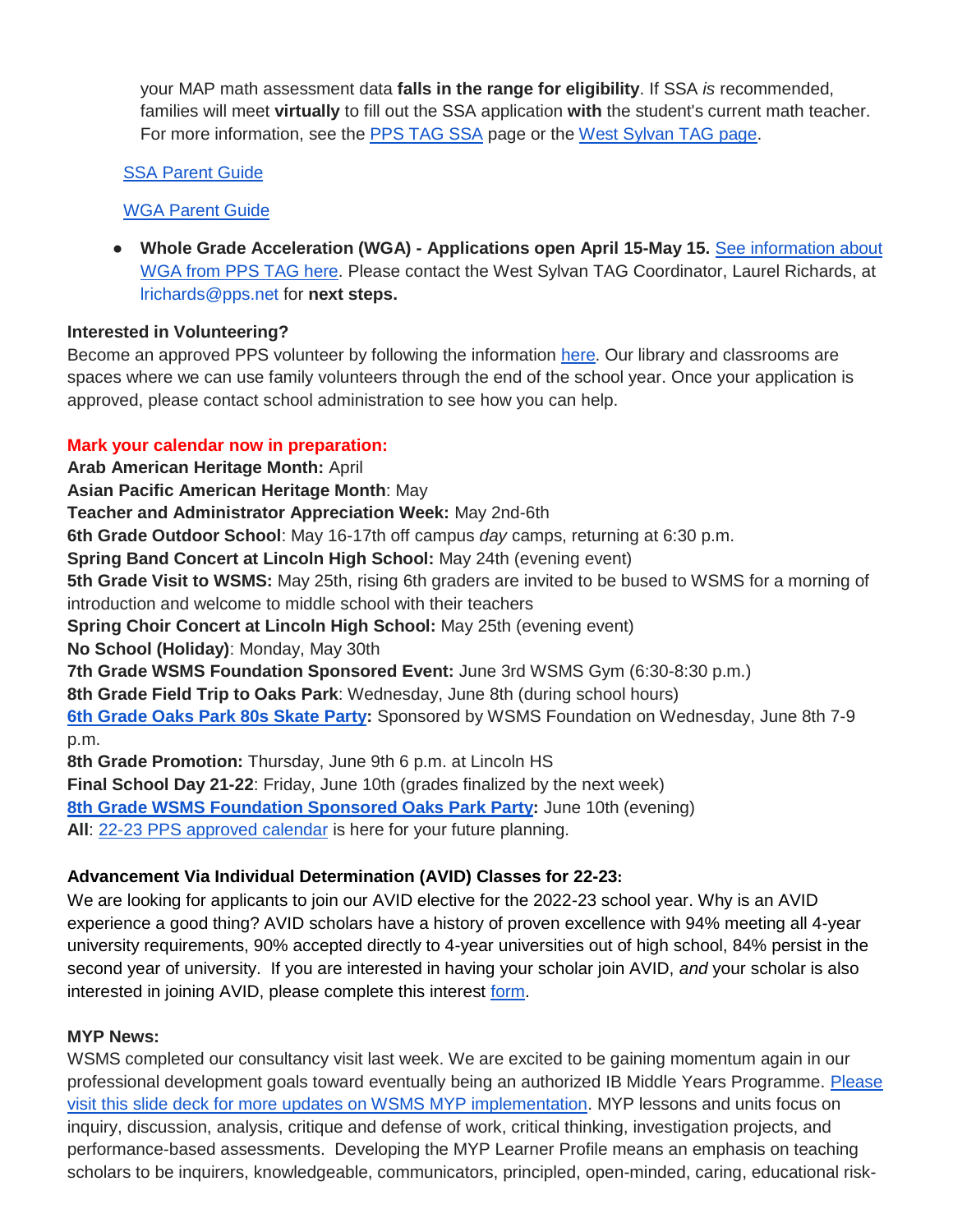takers, balanced and reflective learners. Our families can also learn more about our work toward MYP authorization [here.](https://sites.google.com/pps.net/west-sylvan-myp/)

# **Host Family Needed for an Arabic Educator for 22-23 School Year:**

Through the American Councils for International Education, WSMS has been awarded a grant for a fullyfunded educator to join our team to teach Arabic for up to 20 hours a week as an additional World Language option for the 22-23 school year. We are looking for a family willing to host the educator, who is coming from Egypt, and will be joining the WSMS team. Through American Councils, the educator is given a living stipend to pay for living accommodations, if hosted by a private family. There would be two needs:

- 1. A host family to provide a comfortable space for the educator to stay for the first two weeks upon arrival in the U.S. while we secure housing (arriving on August 11, 2022).
- 2. A host family to provide a room for the educator for the school year (August-June, 2023) and help with transportation needs to and from WSMS for work, as the educator would not have their own transportation.

If you are interested in being a host family, and would like more information, please fill out the form [here.](https://forms.gle/Ljte5CwpWQZtUZCN6)

# **Drop-off and pick-up:**

We have family concerns about fellow family members who are driving unsafely in our parking lot and in the streets near campus during drop-off and pick up. Please drive slowly, watch out for the various scholars who are likely not looking at the movement of vehicles, and yield to humans as they cross.

# **Community Care and Neighborhood Safety:**

Our neighbors in the West Slope community ask that while parked and driving in the neighborhood we all continue to practice care and kindness toward their property, and that we report any damage to the homeowners should an accident occur. They also ask that we please do not block their driveways during our pick-up and drop-off times. We appreciate your cooperation!

# **WSMS Foundation:**

Our families and Foundation are gearing up for our Teacher Appreciation Week next week! We appreciate all of the planning and thoughtfulness of our families to show our educators care in the week ahead!

Please support our WSMS Foundation! Every contribution helps our school by allowing us to fund educational opportunities and events for your scholars! Please consider donating to WSMS Foundation to help support important instructional additions for our scholars in the coming school year. Every donation helps!

You can donate and find out more information about our WSMS Foundation and their amazing work for our scholars [here.](https://www.westsylvanfoundation.com/) Also follow them on Instagram @**west.sylvan.foundation** and check out our West Sylvan students in their **school**, **sports**, **performances**, **events**…

If you have a scholar event, announcements related to scholars and their achievements, or you'd like to advertise let us know. Email Lisette Crepeaux at thecrepeauxs@gmail.com.

# **Daily Loaner Laptops for Scholars:**

We no longer have a supply of daily loaner chromebooks to issue when scholars forget their chromebooks at home. Please help remind our scholars to take their \*fully charged\* PPS-issued chromebook to and from school each day. We distributed BumpArmor cases to all scholars, and we ask that you please encourage your scholar to use the case to protect and extend the life of their device.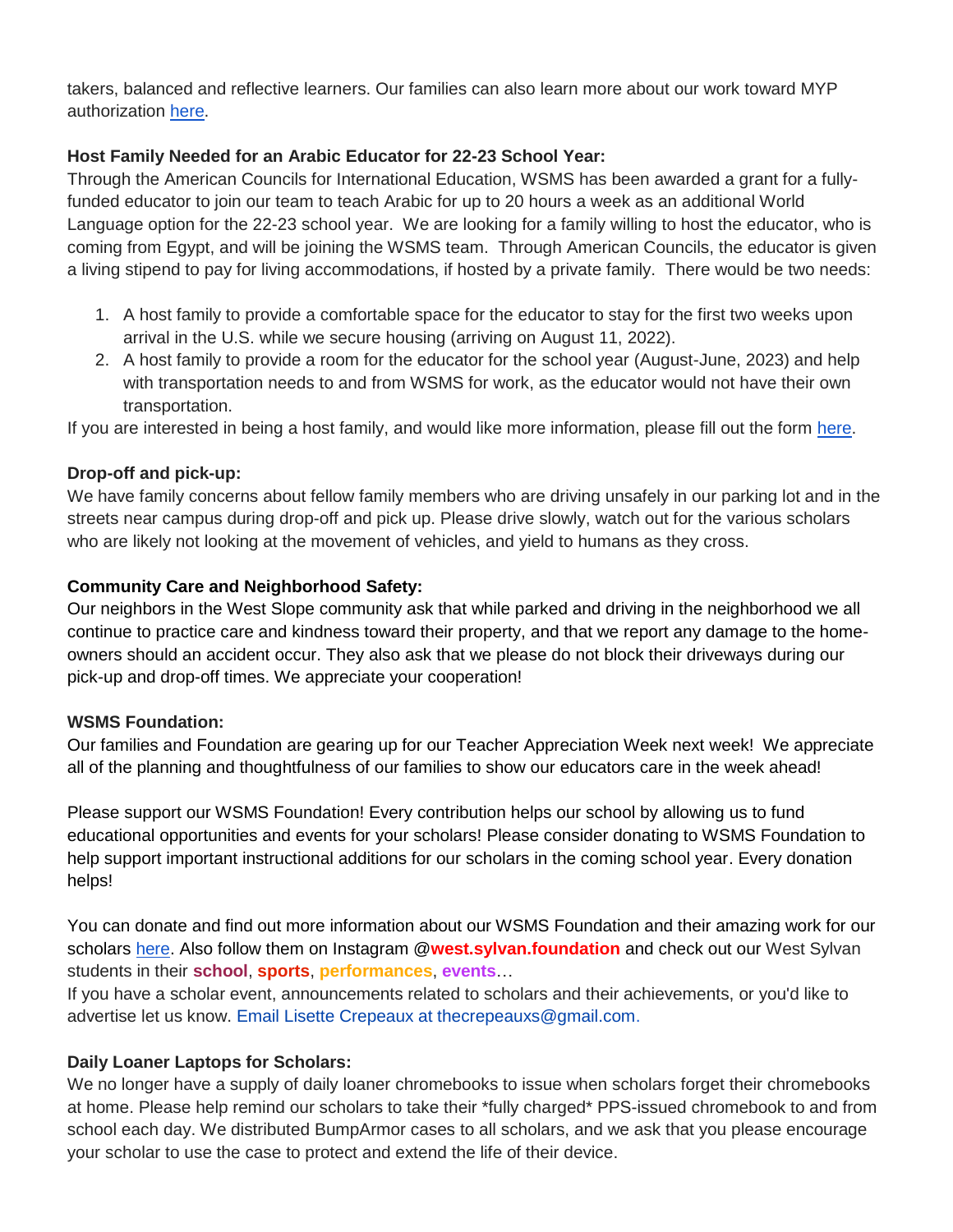### **Help with Cell Phones:**

Our catch phrase that we use at WSMS regarding cell phones during the school day is, **"Out of sight and away, unless we say."** Any additional monitoring you can put in place to keep an eye on your scholars' social media activity is also greatly appreciated! There are times when scholars may need to access their devices for family reasons or even in instructional settings, and we encourage speaking with an adult if such a need arises. Also, several families have had concerns with their scholars' use of cell phones throughout the day for non-instructional reasons. We will continue to remind scholars of this expectation throughout their school day. If scholars post inappropriate content on social media, please report the account for review.

Some families have inquired about apps that can restrict various features on cell phones for scholars throughout the day so that they are not on social media and are not tempted to engage with others through social media platforms. Here are some tips we have given families: **NY Times Article:** [The Best Apps for](https://www.nytimes.com/wirecutter/reviews/best-apps-to-manage-your-kids-phone/)  [Managing Your Kids Phone;](https://www.nytimes.com/wirecutter/reviews/best-apps-to-manage-your-kids-phone/) **Support [for Apple;](https://support.apple.com/guide/iphone/set-up-parental-controls-iph00ba7d632/ios) [Support Google](https://support.google.com/families/answer/7103340?hl=en)[;](https://familytime.io/) [Family Time Article & Tips;](https://familytime.io/) [Verizon](https://www.verizon.com/support/verizon-smart-family-restrictions-video/)  [Support.](https://www.verizon.com/support/verizon-smart-family-restrictions-video/)** 

### **Picking Up Scholars:**

Per Oregon law, *an approved adult is required to sign out any scholar* who leaves campus before the end of the school day. Our office has been experiencing heavy family traffic prior to our 3:45pm dismissal, due to daily early pick-ups. If possible, we ask that you avoid picking up your scholar between 3:15pm-3:45pm as you will not find parking, and our office staff is limited in the afternoons. Any planning around that time frame is appreciated.

### **COVID-19 Updates:**

There was one COVID-19 case reported this week who had been *on campus*.

#### **Resources for Family Extended Learning and Activities:**

- **Cognizan[t](https://www.pps.net/cms/lib/OR01913224/Centricity/Domain/254/Cognizart-2022-360ArtsCamp.pdf)** [360 Arts Summer Camp](https://www.pps.net/cms/lib/OR01913224/Centricity/Domain/254/Cognizart-2022-360ArtsCamp.pdf)
- OSU STEM Academy [AWSEM Club](https://www.pps.net/cms/lib/OR01913224/Centricity/Domain/254/AWSEM_Flyer_Combined_General.pdf) Spring Dates [\(English\)](https://www.pps.net/cms/lib/OR01913224/Centricity/Domain/254/AWSEM_spring2022_English.pdf) [\(Spanish\)](https://www.pps.net/cms/lib/OR01913224/Centricity/Domain/254/AWSEM_spring2022_Spanish.pdf)
- Multnomah Youth Commission accepting applications [\(flier\)](https://www.pps.net/cms/lib/OR01913224/Centricity/Domain/254/MYC_Recruitment-2022-23.png) [\(FAQ\)](https://www.pps.net/cms/lib/OR01913224/Centricity/Domain/254/MYC_FAQ.pdf)
- VIBE of Portland [Art Camps, Classes, No-School Workshops](https://www.pps.net/cms/lib/OR01913224/Centricity/Domain/254/VIBE.jpeg)
- VIBE of Portland [East Winds Summer Camp](https://www.pps.net/cms/lib/OR01913224/Centricity/Domain/254/VIBE-east_winds_2022.jpeg)
- OSU [Summer Reading Program](https://www.pps.net/cms/lib/OR01913224/Centricity/Domain/254/OSU-reading-summer-2022.pdf)
- Multnomah Early Childhood Program: [\(English\)](https://www.pps.net/cms/lib/OR01913224/Centricity/Domain/254/MECP-2021-22-PEER-Flyer-English.pdf) [\(Spanish\)](https://www.pps.net/cms/lib/OR01913224/Centricity/Domain/254/MECP-2021-22-PEER-Flyer-Spanish.pdf) [\(Vietnamese\)](https://www.pps.net/cms/lib/OR01913224/Centricity/Domain/254/MECP-2021-22-PEER-Flyer-Vietnamese.pdf)
- Portland Parks & Recreation Preschool [2022-2023 Registration](https://www.pps.net/cms/lib/OR01913224/Centricity/Domain/254/PPR-Preschool-22-23-price-sheet.pdf)

#### **[Scholar Counseling Supports \(Counselors will move with grades for 22-23\):](https://sites.google.com/pps.net/west-sylvan-counseling/)**

**6th Grade:** Counselor: Kandice Abney: [kaabney@pps.net](mailto:kaabney@pps.net) & Administrator: Ben Keller, [bkeller@pps.net](mailto:bkeller@pps.net) **7th Grade:** Counselor: Rebecca Cohen: [rcohen@pps.net](mailto:rcohen@pps.net) & Administrator: Evening Krauel, [ekrauel@pps.net](mailto:ekrauel@pps.net) 8th Grade: Counselor, Ricky Almeida: [ralmeida@pps.net](mailto:ralmeida@pps.net) & Administrator: Jill Hunt, [jihunt@pps.net](mailto:jihunt@pps.net)

#### **General Questions**:

Jerda Solonche, Principal's Administrative Assistant: *jsolonche@pps.net* (faculty, school business)